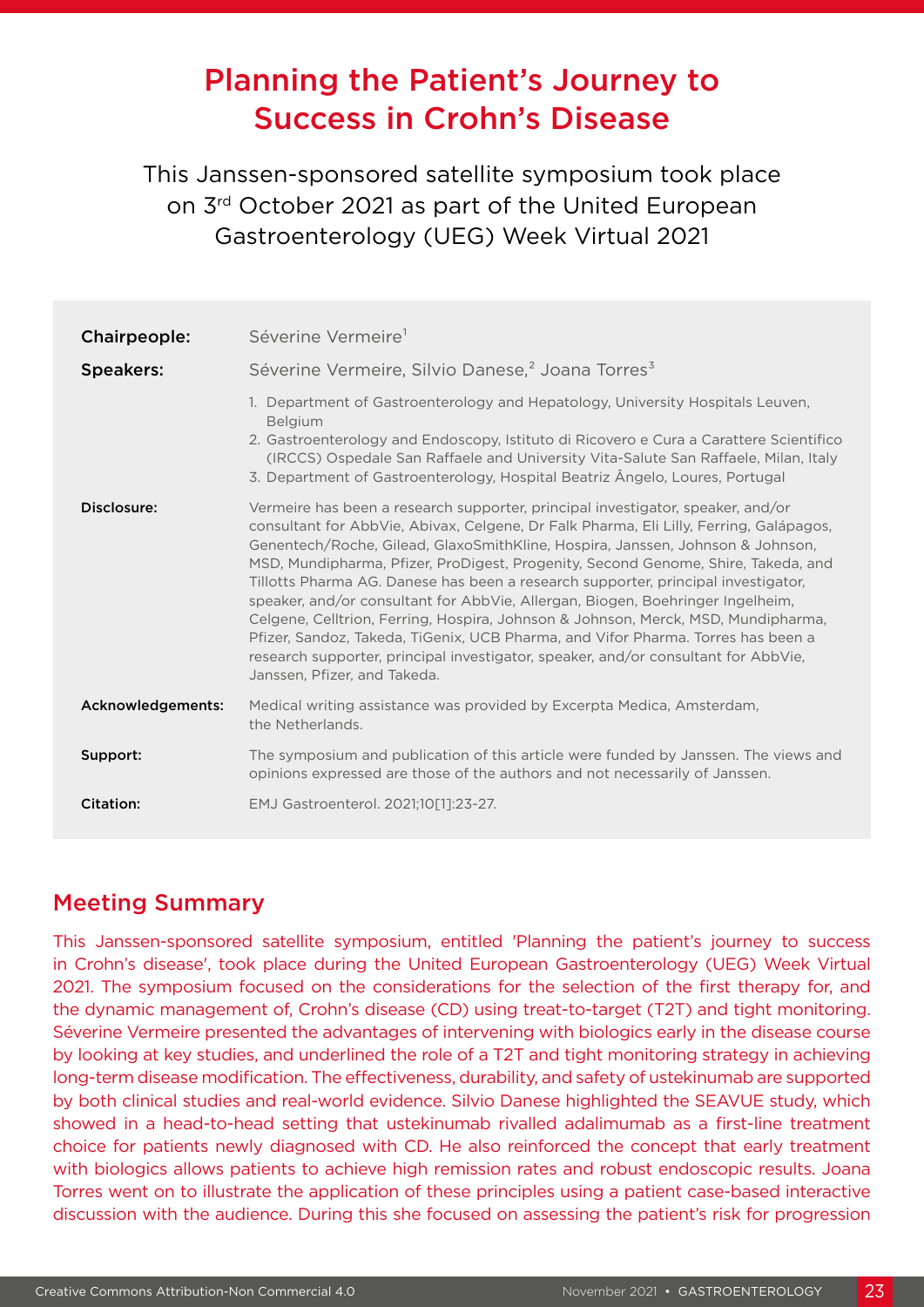or complications, determining the long-term treatment goal, and choosing the right biologic based on these factors. A key takeaway was that no treatment fits all patients and physicians should tailor therapies to the individual patient's profile and needs.

# The Evolution of Dynamic Management in Crohn's Disease

#### Séverine Vermeire

The journey of a patient with CD starts at diagnosis. A crucial step is to identify and capture the illness early in the disease course, thereby allowing physicians to swiftly start effective treatments and set appropriate treatment targets. Each patient is unique, and physicians should tailor the treatment based on factors such as age, comorbidities, risk of infections or complications, and patient preference (personal communication, Vermeire). The current evidence indicates that early intervention in CD, defined as ≤18 months disease duration and no previous disease-modifying drugs,<sup>1</sup> significantly decreases  $inflammatory$  activity<sup>2</sup> and prevents bowel damage, disability, and the need for intestinal resections.3 These outcomes change the natural history of the disease<sup>3</sup> and reduce the risk of complications, while simultaneously increasing the time in remission.<sup>4</sup> More specifically, clinical trials and real-world studies have shown that the early use of biologics improves clinical outcomes in both adult and paediatric patients and is accompanied by lower relapse rates and improved mucosal healing.<sup>5</sup>

Once a treatment regime has been established, short- and long-term treatment goals need to be determined with the aim of modifying the disease course. According to the STRIDE-II and SPIRIT consensus, the primary target for which physicians should aim in the first 3 months of therapy should be symptom control through anti-inflammatory effects of treatment. This target then evolves into deep remission between 3 months and 1 year of treatment, in which the patient should display no clinical symptoms. Beyond 1 year, the goal shifts towards mucosal healing that will ultimately lead to disease modification.6,7 Such a T2T strategy necessitates frequent monitoring to gauge the patient's progress and to adjust therapy as needed. Along with the treatment goals, clinical and patient-reported outcome responses such as

reduction in diarrhoea and cramping pain are suitable for monitoring symptom control; the assessment of deep remission is best achieved using biomarkers, including the normalisation of C-reactive protein (CRP) and faecal calprotectin (fCal) levels. Furthermore, endoscopic healing, normal quality of life (QoL), and absence of disability reflect disease modification in the long term.<sup>6,7</sup>

The concept of tight monitoring was adopted in the CALM study, which demonstrated that clinical decisions driven by tight monitoring of objective biomarkers paired with clinical symptoms result in superior endoscopic and clinical outcomes in CD compared with symptom-driven care only.<sup>8,9</sup> In addition, data from the ongoing REACT2 study indicate that the intensification of treatment based on ileocolonoscopic findings leads to fewer CD-related complications than treatment escalation based solely on symptoms.<sup>10</sup> The STARDUST study is the first study to investigate the benefits of T2T in patients with CD by using endoscopy at Week 16 as a decision point for the dose-adjustment of ustekinumab. Additional dose adjustments were allowed based on symptoms as well as biomarkers.<sup>11</sup> Compared with a symptom-driven approach, T2T numerically improved the proportion of patients achieving endoscopic response, although other outcomes such as corticosteroid-free endoscopic response, endoscopic remission, and mucosal healing were comparable.<sup>12</sup> Achieving mucosal healing is linked to a reduction in surgery, hospitalisations, and treatment failure, $13$  while simultaneously improving long-term clinical remission rates.<sup>14</sup> A more advanced outcome is transmural healing, which can, crucially, be easily monitored using non-invasive intestinal ultrasound (IUS) and is increasingly recognised as an indicator of deep remission that predicts even more favourable outcomes than mucosal healing.<sup>15</sup> The results from the STARDUST IUS sub-study suggest that ustekinumab induced transmural healing in 11.9% of patients at Week 16, which increased over time to 24.1% by Week 48.16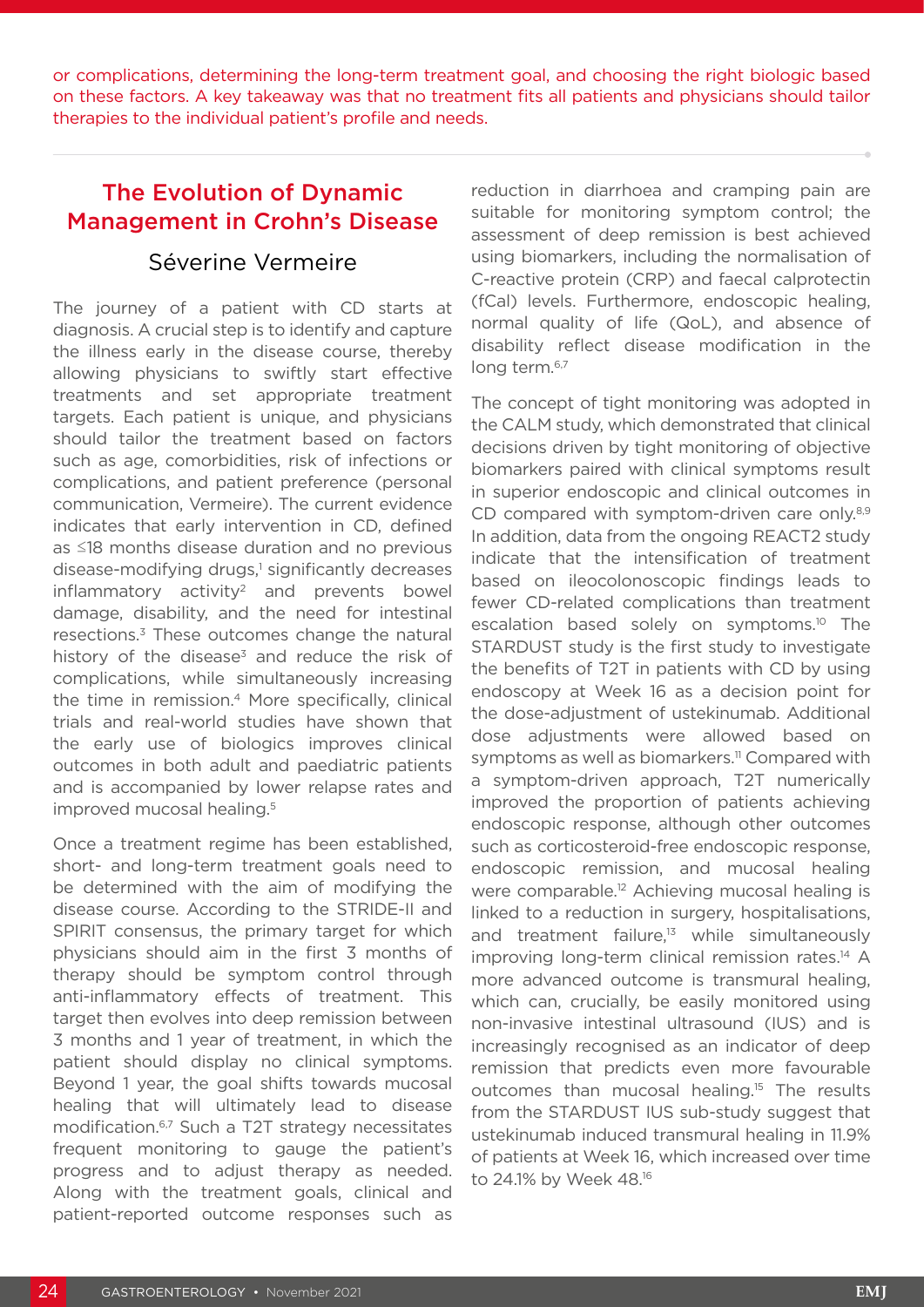The efficacy of ustekinumab has been analysed with a follow-up of up to 5 years in the IM-UNITI study, which demonstrated that 28.7% and 34.4% of patients receiving ustekinumab every 12 weeks and 8 weeks, respectively, were in clinical remission at Week 252.<sup>17</sup> Furthermore, ustekinumab improved health-related QoL and maintained its known safety profile throughout the study.18,19 The long-term clinical efficacy of ustekinumab is not only an outcome of clinical trials but is also reflected in the real world. National cohort studies have shown that 42.1–47.7% of patients achieved clinical response and 25.7–39.4% of patients achieved clinical remission by Week 52. Importantly, over 98% of patients had prior anti-TNF experience and most of the patients in clinical response or remission were also corticosteroid-free.<sup>20,21</sup>

In summary, the early diagnosis and start of effective treatment are critical for the long-term outcomes in patients with CD. Appropriate treatment goals paired with a tight monitoring strategy will result in good persistence and treatment success, which ultimately changes the disease course and allows the patient to achieve full remission and excellent QoL.

# Selecting the First-Line Biologic in Crohn's Disease

#### Silvio Danese

A crucial step in the patient's journey is the selection of a first-line treatment. Anti-TNF therapies still dominate as the first-line biologic due to their long history of use in CD. With the appearance of biologics with other mechanisms of action in recent years, head-to-head studies are becoming increasingly important for physicians to compare therapies and make informed treatment decisions for their patients. The SEAVUE study is the first head-to-head study in CD comparing biologics, in particular the efficacy and safety of ustekinumab and adalimumab.22,23

The patients included in the study presented with moderately-to-severely active CD and were biologic-naïve but had previously failed, or were intolerant to conventional therapies, including corticosteroids and/or immunomodulators. The median disease duration in the study was 2.62 and

2.57 years in the adalimumab and ustekinumab groups, respectively, indicating a population with relatively early disease. $23$  The primary endpoint was clinical remission at Week 52, which did not differ between the ustekinumab and adalimumab treatment arms; both treatments provided clinical remission in over 60% of patients, of whom the majority were corticosteroid-free Interestingly, the kinetics of clinical remission through Week 52 showed that ustekinumab matched adalimumab at every time point, suggesting that ustekinumab has an equally rapid onset of action. Adalimumab and ustekinumab also scored similarly well regarding the other endpoints, including clinical response, endoscopic response and remission, and reduction in corticosteroid dose; however, ustekinumab exhibited a significantly higher proportion of patients maintaining clinical response at Week 52 among patients in clinical response at Week 16 compared with adalimumab (88.6% versus 78.0%). The safety profiles of both drugs were consistent with previous experience, although administration of adalimumab resulted in more injection-site reactions (10.3% versus 1%) and adverse events leading to discontinuation (11.3% versus  $6.3%$ ) than ustekinumab.<sup>23</sup>

Collectively, the SEAVUE data show that ustekinumab is a comparably robust option as a first-line biologic for patients with early CD who have failed conventional treatment options.

# Applying New Insights to Clinical Practice

#### Joana Torres

The insights presented by Vermeire and Danese were translated into clinical practice using a patient case-based discussion between the expert panel and the audience, moderated by Torres, illustrating the treatment journey in the real world.

The first patient case was a 31-year-old male who presented with diarrhoea, mild abdominal pain, and fatigue. He presented with increased bowel movements (up to 4 or 5 per day) and increased CRP and fCal levels. Ileocolonoscopy revealed deep ulcers in the terminal ileum and superficial erosions in the right colon, leading to a simple endoscopic score for CD (SES-CD) score of 11.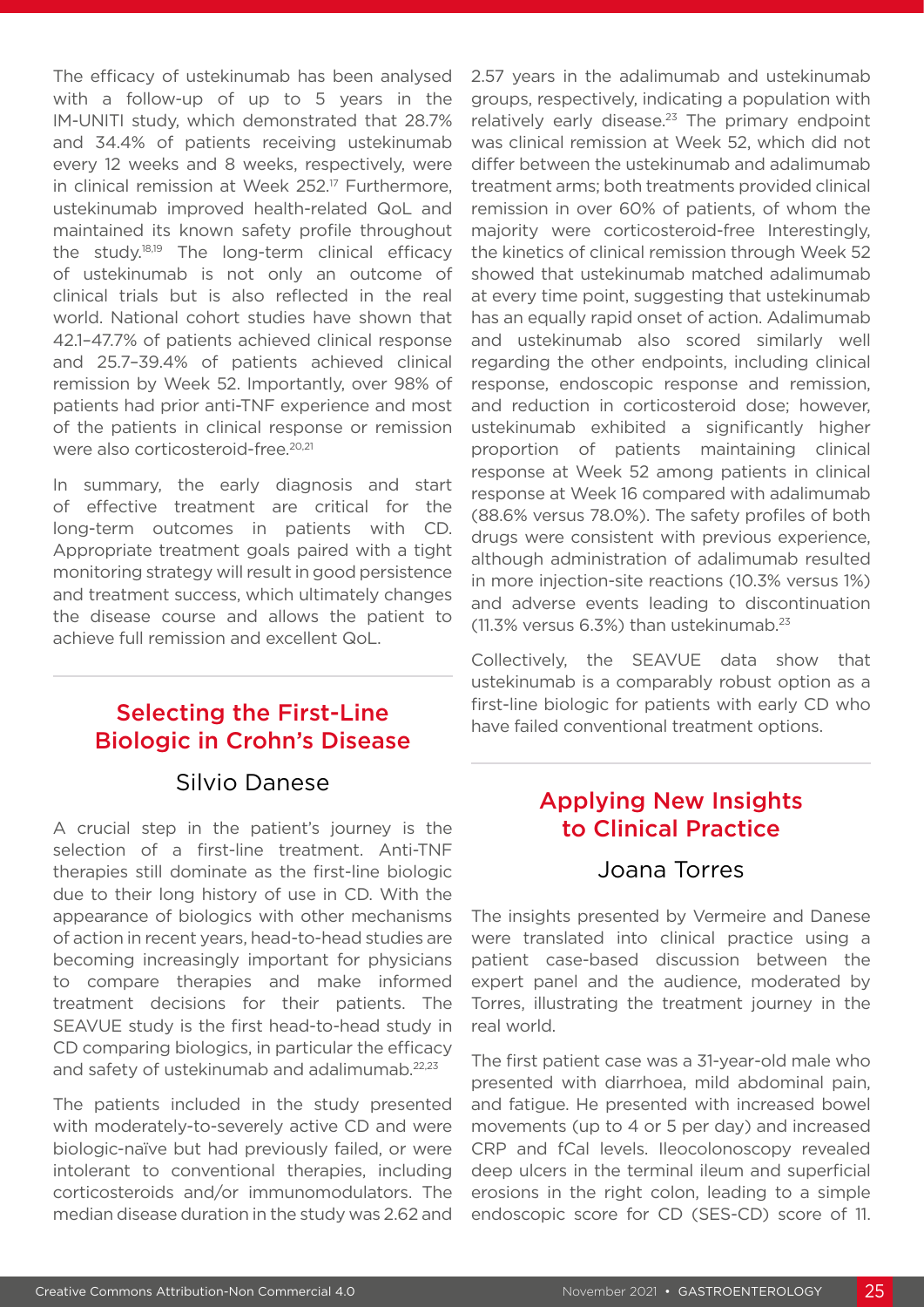IUS also showed severely increased bowel-wall thickness (BWT) of 7 mm in a 30 cm section of the bowel, loss of bowel-wall stratification, and fat hypertrophy. Vermeire elaborated that this patient's disease features indicate that he is highly at risk of progression towards strictures and a need for surgery in the future. Danese reiterated that the short-term treatment goal should be control of symptoms, to enable the patient to feel better. Intermediate targets would be the normalisation of biomarkers with a final goal of achieving endoscopic and mucosal healing and change in the disease course in the long run. He noted that in his clinical practice he combines non-invasive monitoring such as IUS with biomarkers to assess disease control.

The patient in this case received infliximab combined with azathioprine as a first-line treatment and initially responded well but started to lose response by Week 32. Despite treatment optimisation, he developed anti-infliximab antibodies that resulted in treatment failure. The panel debated the next line of treatment options, including adalimumab, vedolizumab, ustekinumab, or surgery. Vermeire highlighted that switching to another anti-TNF agent such as adalimumab would be unfavourable due to the development of anti-drug antibodies and that surgery was also undesirable as a large section of the bowel was affected. Vedolizumab and ustekinumab are both outstanding options to discuss with this patient, although it would be important to consider the notable durability of ustekinumab. The patient was ultimately administered ustekinumab and exhibited clinical remission, with normalised biomarkers and BWT as well as an absence of ulcers (endoscopic remission) after 8 months. This patient case underscored the importance of risk stratification and early intervention, which should be paired with monitoring to optimise treatment. Importantly, newer biologics may be accompanied by higher drug persistence and less immunogenicity, aspects that were important to consider in this clinical case.

The second patient case presented a 55-year-old female primary school teacher with a history of breast cancer that had been treated with surgery. She had recently been diagnosed with CD with ileal and pancolonic involvement with an SES-CD score of 14 and achieved an incomplete response after 2 weeks of oral corticosteroids; she was still

experiencing fatigue, 4 or 5 bowel movements per day, and abdominal pain paired with elevated biomarkers. Taking the patient's age and history of cancer into consideration, the panel discussed the possible therapeutic options. Danese further stressed the significance of the durability of ustekinumab over anti-TNF therapies as well as the fact that ustekinumab can be used as monotherapy without immunosuppressants.<sup>24</sup> which would be more suitable for this patient given the risk of cancer. Furthermore, the SEAVUE study has shown strong response rates when treating patients early in the disease course,23 which is also reflected in real-world studies.25 Other studies have shown that a disease duration of ≤2 years or ≤5 years with no disease-related complications were associated with a higher probability of achieving (corticosteroid-free) clinical and endoscopic remission with ustekinumab.<sup>26</sup> The panel emphasised that there is no one-size-fits-all treatment and that physicians need to consider factors such as speed of onset, sustained efficacy, safety, and convenience for the patient.

Biomarkers such as CRP and fCal as well as clinical symptoms are probably accessible to all physicians to use when applying tight monitoring. Vermeire pointed out that, in her clinical practice, these are measured at baseline and Week 4 and 8 to evaluate the response to therapy. Some studies have demonstrated that early reduction of fCal <250 mg/kg predicted long-term endoscopic healing.<sup>27</sup> In addition, IUS is non-invasive and can complement the current clinical examination strategies, with patients showing reductions in BWT as a response to treatment as early as Week 4.<sup>16</sup> In combination with biomarkers, IUS may be an equivalent to endoscopy in the future, with further refinement of the technique, although endoscopy is currently still the gold standard for assessing the mucosa between 6 and 12 months after treatment. Patient education may also improve compliance to tight-monitoring strategies, which some patients may experience as a heavy burden.

In conclusion, the first-line biologic choice is crucial for determining long-term outcomes, and physicians should aim to tailor therapy to the patient's profile. Additionally, the durability, safety, convenience of administration, and improvements in QoL advocate for ustekinumab as an appealing first-choice biologic in patients